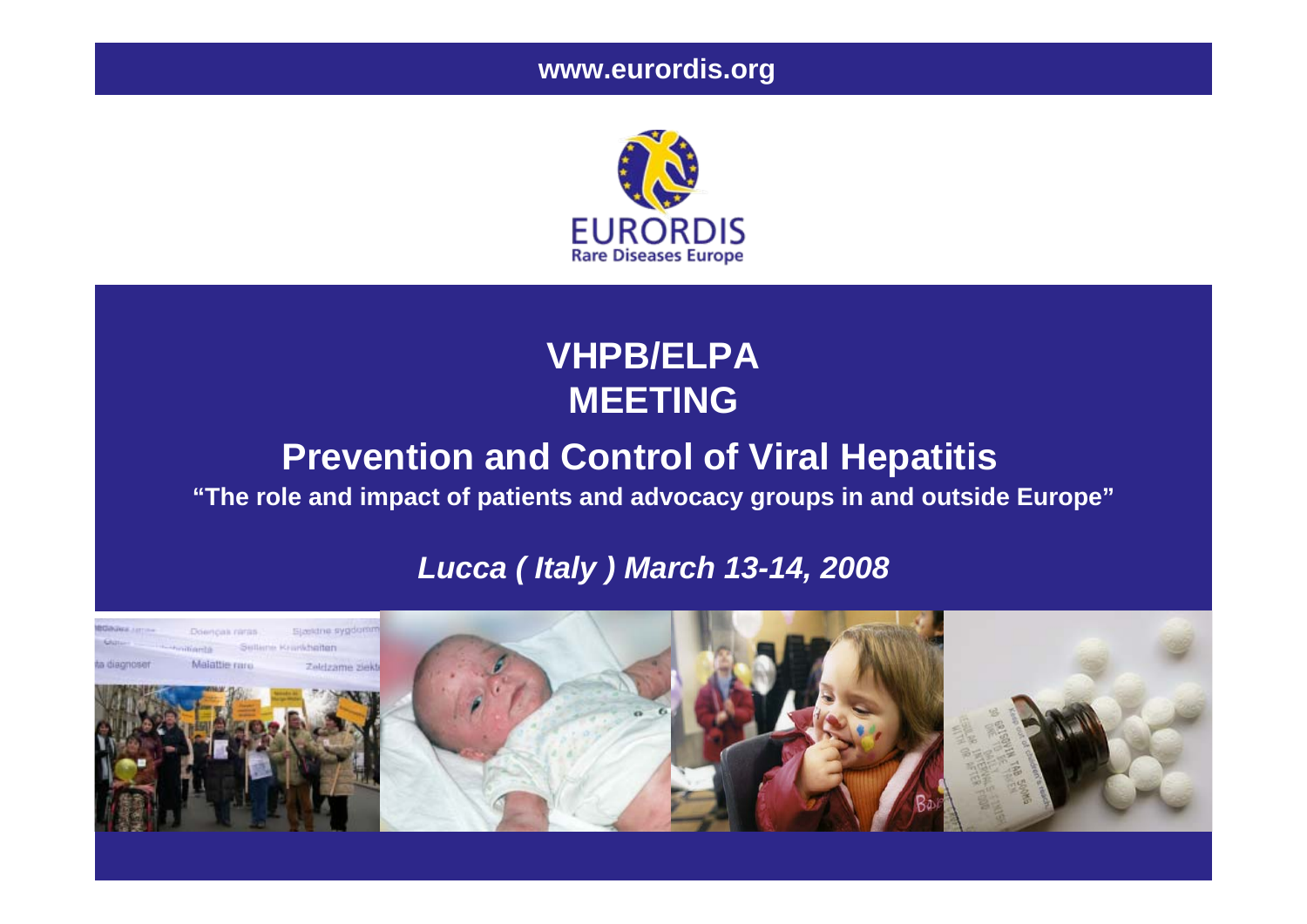**www.eurordis.org**



## **"European Patients Groups for Rare Diseases"**

**Dr. Michele Lipucci di Paola Thalassemia AVLT / EURORDIS**



**Lucca (I) 13-14 March 2007**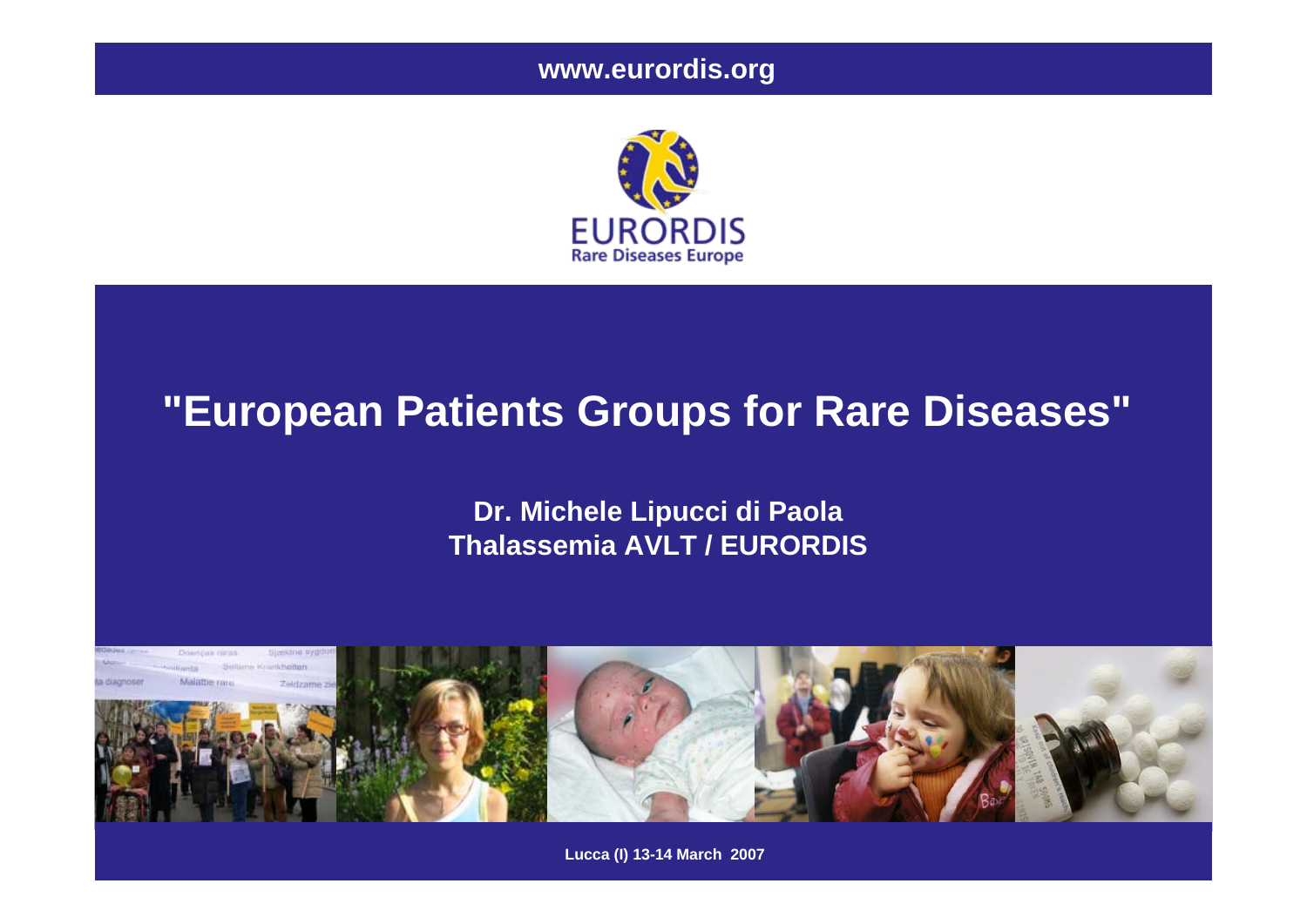## **EURORDIS IN BRIEF**

- $\mathcal{L}^{\text{max}}$ **Founded in 1997**
- $\mathcal{L}^{\text{max}}$ **Patient-driven**
- $\mathcal{L}_{\mathcal{A}}$ **Non governmental - Not for profit**
- $\mathcal{L}_{\mathcal{A}}$  **> 310 member organisations in 34 countries**
- $\mathbb{R}^n$ **> 1.000 rare diseases covered**
- $\mathcal{L}_{\mathrm{eff}}$ **18 staff in Paris and Brussels**
- $\mathcal{L}^{\mathcal{L}}$  **120 volunteers involved in task forces, steering committees, working groups and the Board of Directors**
- $\mathcal{L}^{\text{max}}$ **700 patient groups participate in Eurordis' activities in 2007**
- $\mathcal{L}_{\mathrm{eff}}$ **Partner in the Rare Disease Platform**



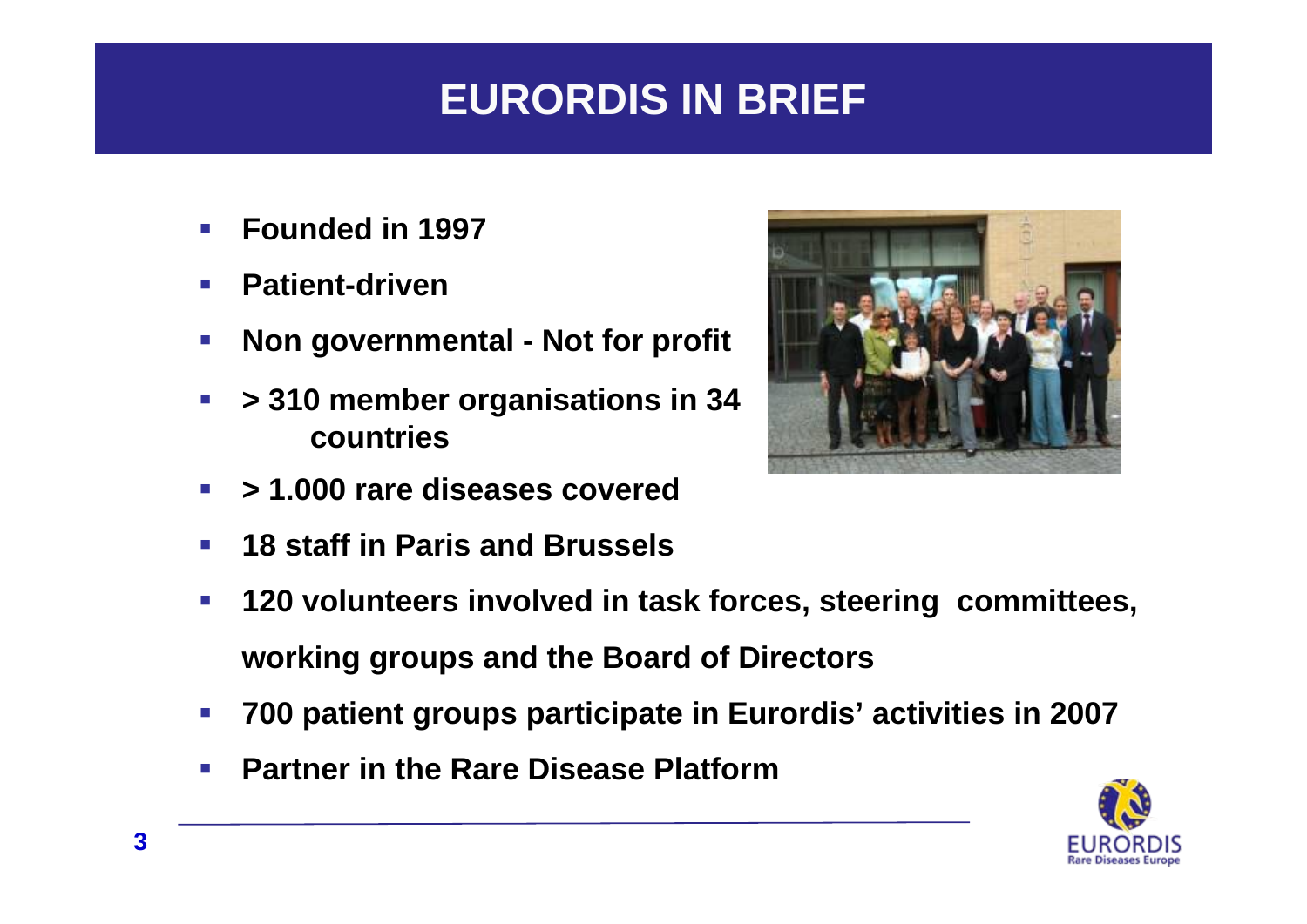# **EURORDIS' PRESENCE IN EUROPE**



**310 membersin 34 countries (23 EU countries)**

> **Country with a National Alliance**

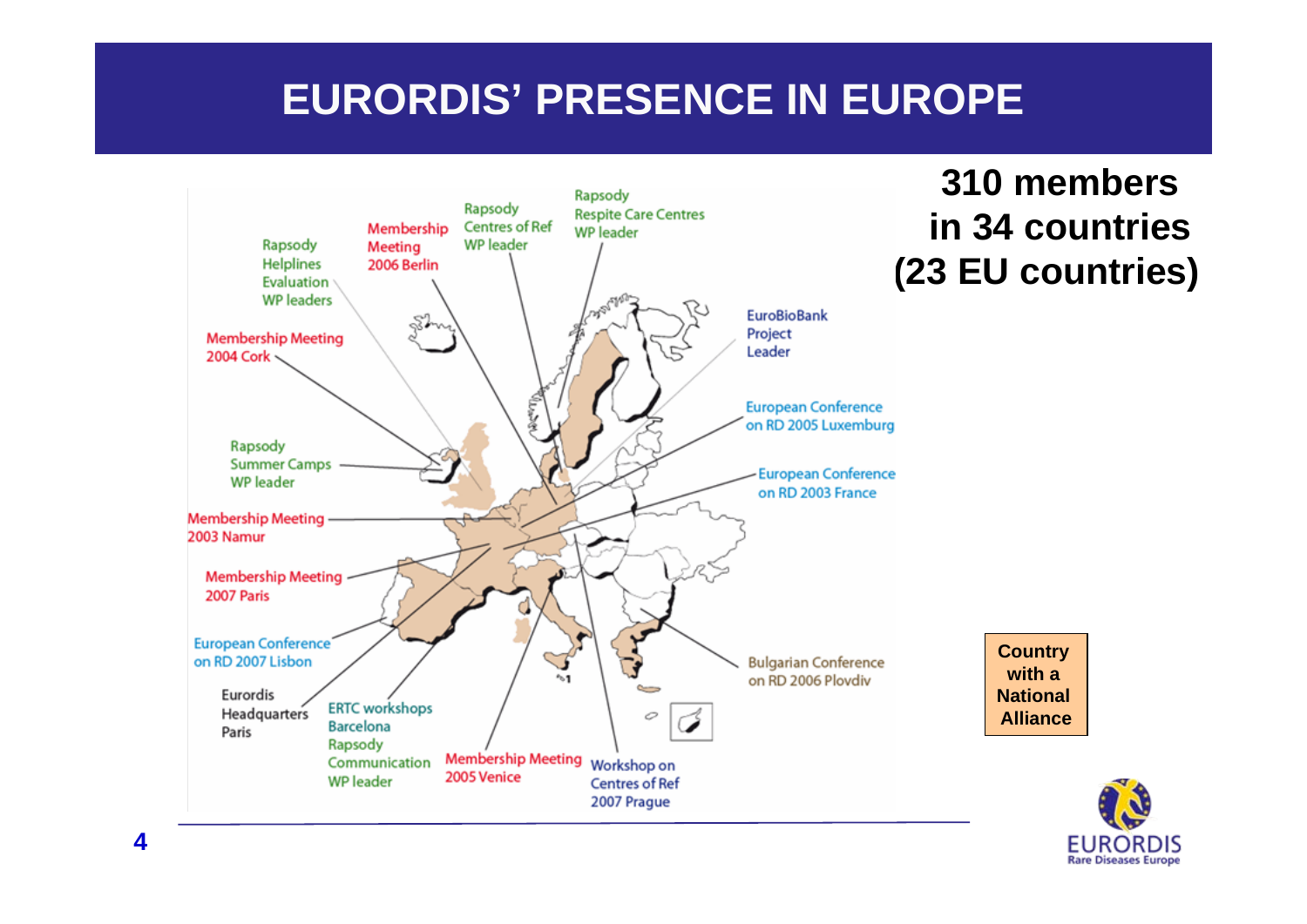## **EURORDIS' MISSION**

- **To build a strong pan-European community of patient organisations and people living with rare diseases**
- **To be their voice at the European level**
- **and – directly or indirectly – to fight against the impact of rare diseases on their lives.**





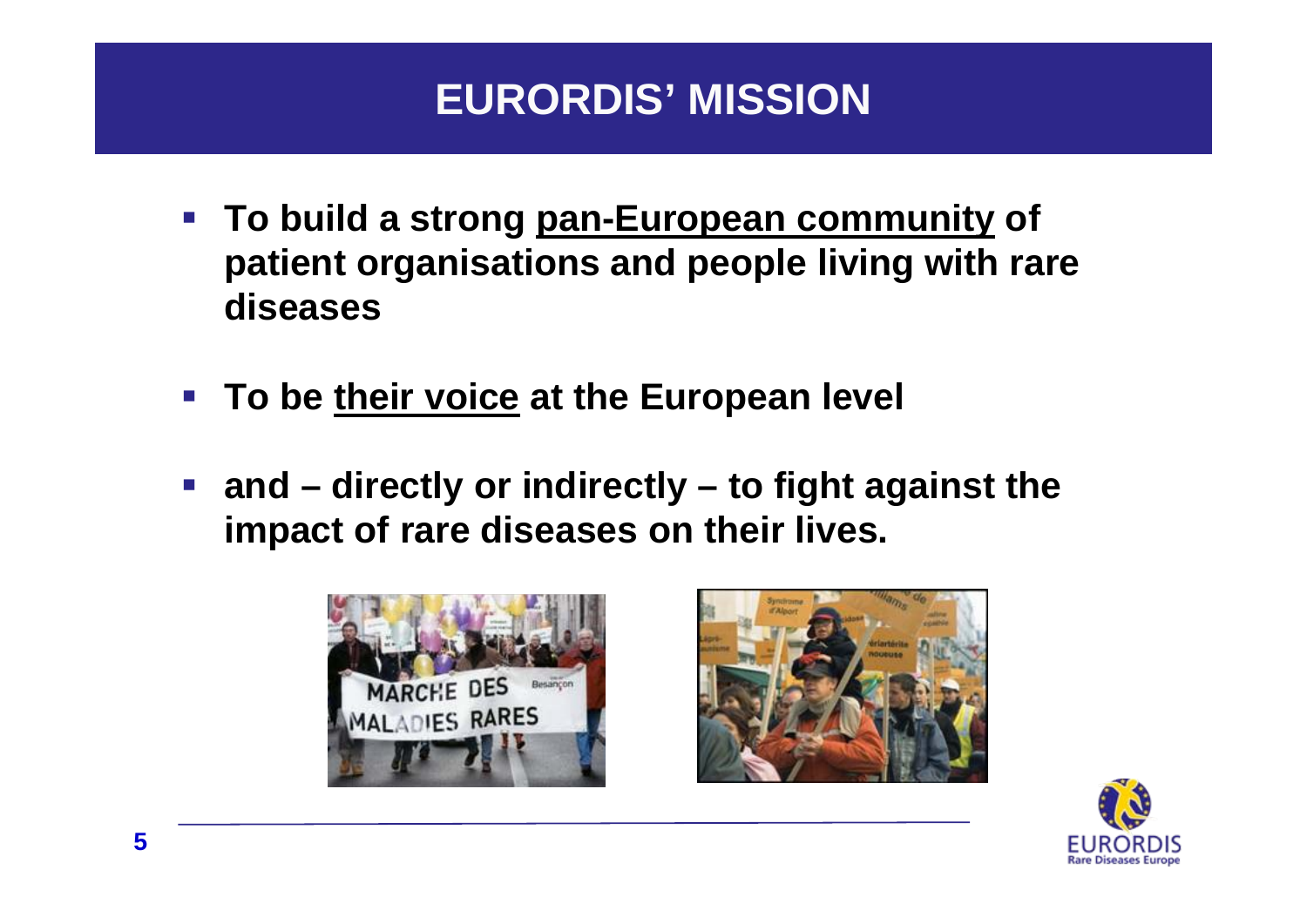## **WHAT IS A RARE DISEASE?**

## **A rare disease in Europe is a disease affecting less than 1 in 2,000 citizens**

- **< 230,000 EU citizens per rare disease**
- **6,000 to 8,000 rare diseases**
- **30 million people affected in the EU.**
- **6 to 8 % of the EU population**



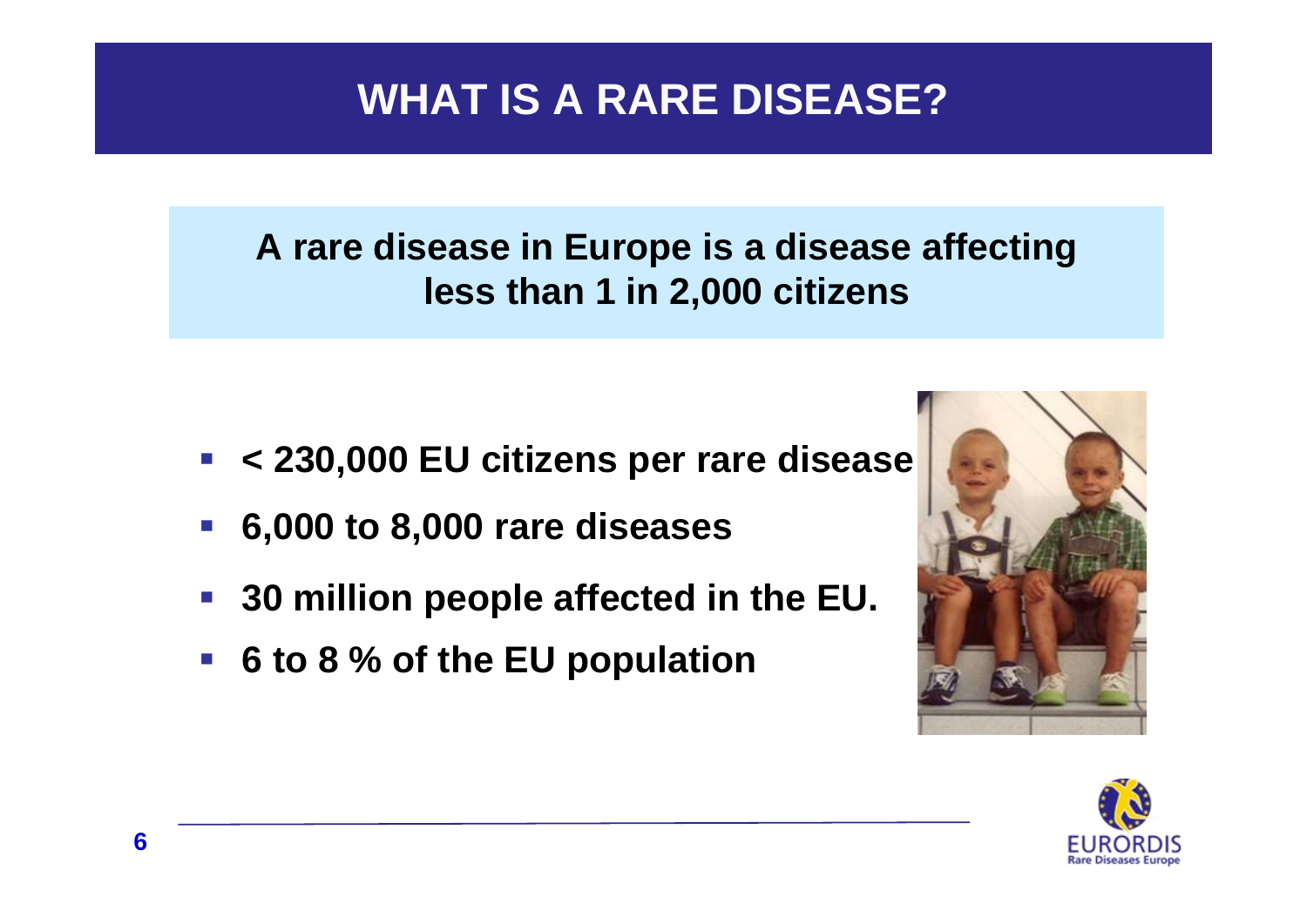# **CHARACTERISTICS OF RARE DISEASES**

- **80% genetic diseases**
- **Patients are few and geographically spread**
- $\mathcal{L}^{\text{max}}$ **Relevant information is scarce**
- **Experts are few**
- **Service Service Specialised care centres for each disease cannot exist in every country**
- $\mathcal{L}_{\mathcal{A}}$ **Resources are limited**
- **Research is fragmented**



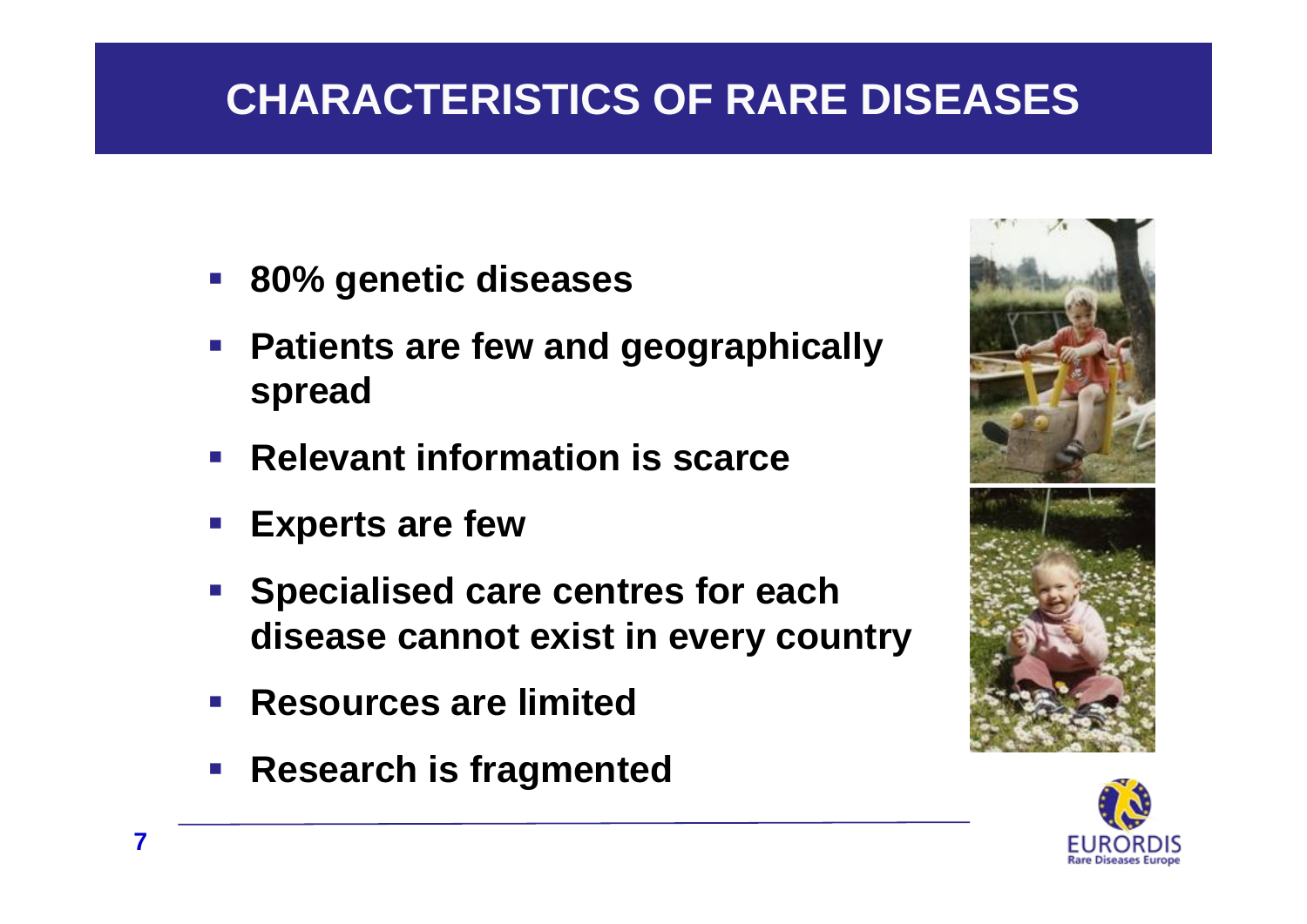# **PRIORITY 1: NETWORKING & INFORMATION SHARING**

- $\mathcal{L}_{\mathcal{A}}$ **More than 310 members in 34 countries**
- $\mathcal{L}_{\mathcal{A}}$  **Council of 13 National Alliances & Network of > 300 Allied members**
- $\mathcal{L}_{\mathcal{A}}$  **Organisation of annual membership meetings (2002 Barcelona, 2003 Namur, 2004 Cork, 2005 Venice, 2006 Berlin, 2007 Paris)**
- $\mathcal{L}_{\mathcal{A}}$  **Organisation of the European Conference on Rare Diseases (2001 Copenhagen, 2003 Paris, 2005 Luxemburg, 2007 Lisbon) every two years**
- $\mathcal{L}_{\mathcal{A}}$  **Website in 6 languages: English – French – Spanish – Italian – German – Portuguese ([www.eurordis.org](http://www.eurordis.org/))**
- $\mathcal{L}_{\mathcal{A}}$ **Monthly electronic newsletter in 6 languages**

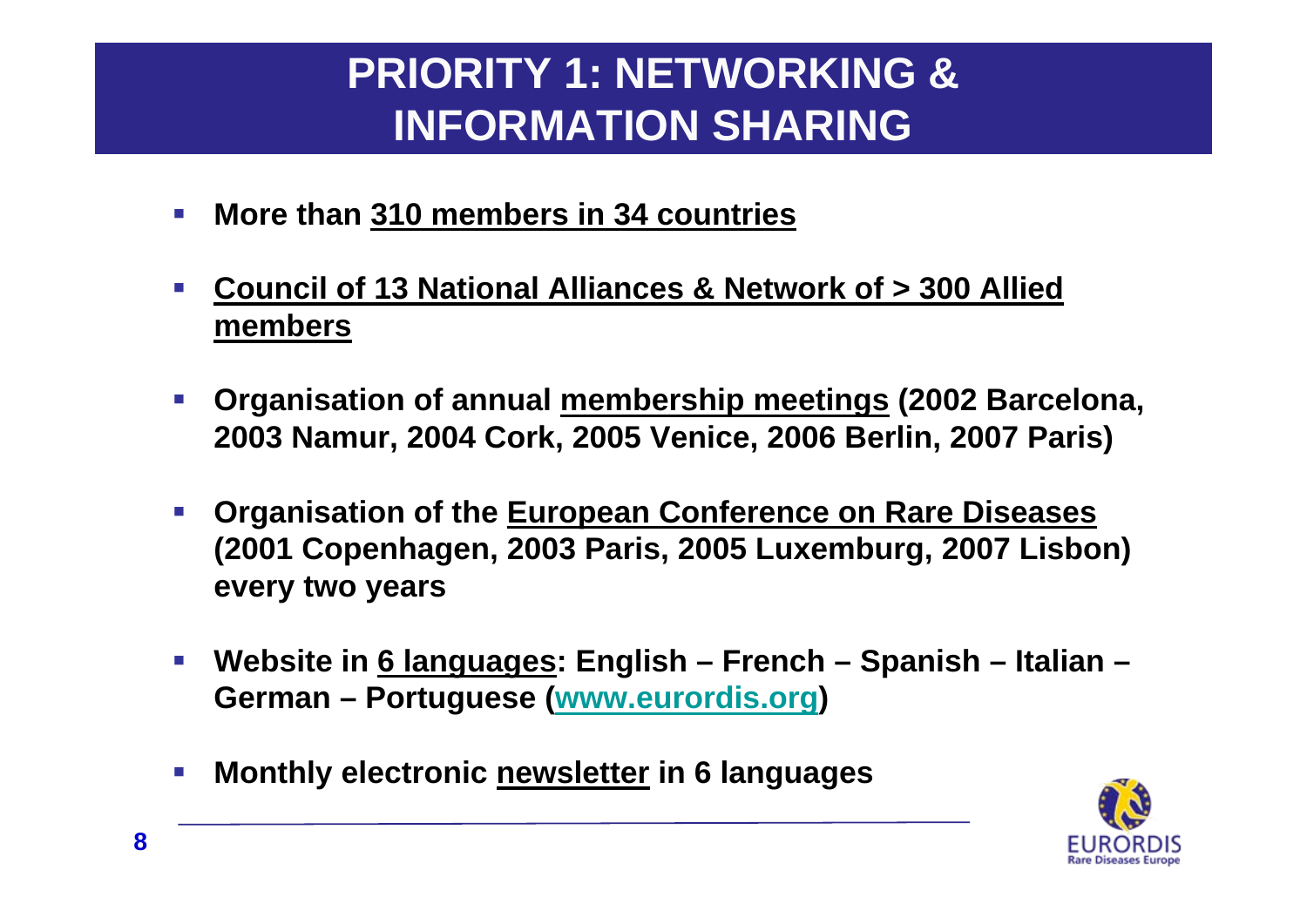# **PRIORITY 2: ADVOCACY & POLICY DEVELOPMENT**

- $\mathcal{L}_{\mathcal{A}}$  **Contribution to the adoption of the EU Regulation on Orphan Medicinal Products in 1999**
- $\mathcal{C}$  **Contribution to the adoption for the EU Regulation on Medicinal Products for Paediatric Use in 2006**
- $\mathcal{L}_{\mathcal{A}}$  **Contribution to the promotion and maintenance of rare diseases as a priority in the EU Research Framework Programmes**
- $\mathcal{C}$  **Contribution to the adoption of EU Regulation on Advanced Therapies April 2007**
- $\mathcal{L}_{\mathcal{A}}$  **Contribution to the promotion and maintenance of rare diseases as a EU public health policy priority: EU Commission Comunication on European Actions in Rare Diseases 2007**
- $\mathcal{L}_{\mathcal{A}}$ **First European Rare Diseases Day, 29 February 2008: 18 countries**

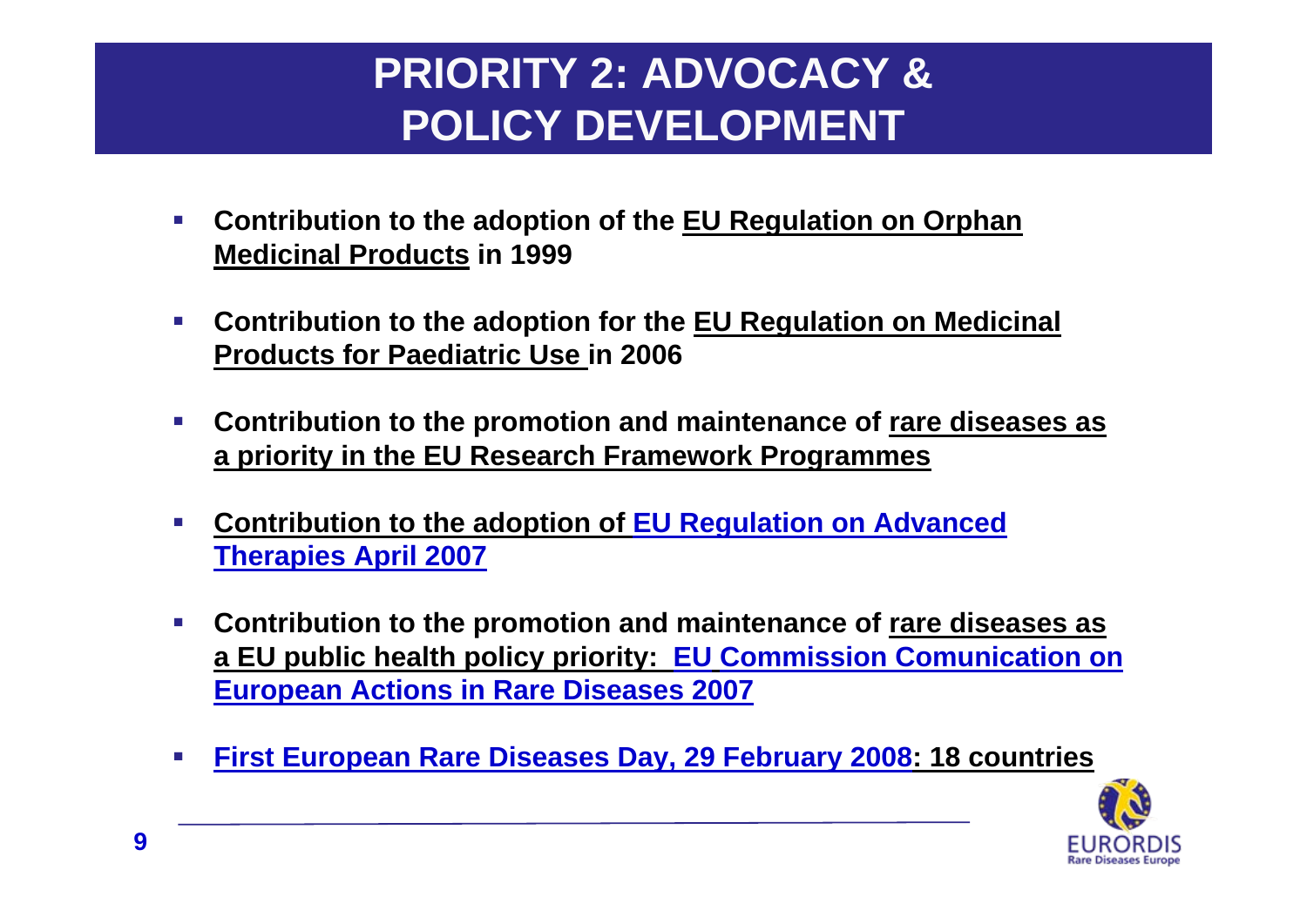# **EURORDIS IS PRESENT IN MANY EUROPEAN INSTITUTIONS AND PLATFORMS**

### **European Institutions:**



- h. **Committee for Orphan Medicinal Products at the EMEA (COMP)**
- $\mathcal{C}^{\mathcal{A}}$ **Committee for Pediatric Use Medicinal Product at the EMEA**
- $\mathcal{L}_{\mathcal{A}}$ **EMEA/CPMP Working Group with Patients' Organisations**
- $\mathcal{L}^{\mathcal{L}}$ **Rare Disease Task Force at DG Health and Consumer Protection**
- $\mathcal{L}_{\mathcal{A}}$ **EU Health Policy Forum at DG Health and Consumer Protection**

### **European Platforms:**

- $\mathcal{L}_{\mathcal{A}}$ **European Patients' Forum (EPF)**
- $\mathcal{L}_{\mathcal{A}}$  **European Platform for Patients' Organisations, Science, and Industry (EPPOSI)**
- h. **European Forum for Good Clinical Practice (EFGCP)**
- h. **International Alliance of Patients' Organizations (IAPO)**
- $\mathcal{L}_{\mathcal{A}}$ **Pan-European Blood Safety ( PBSA )**

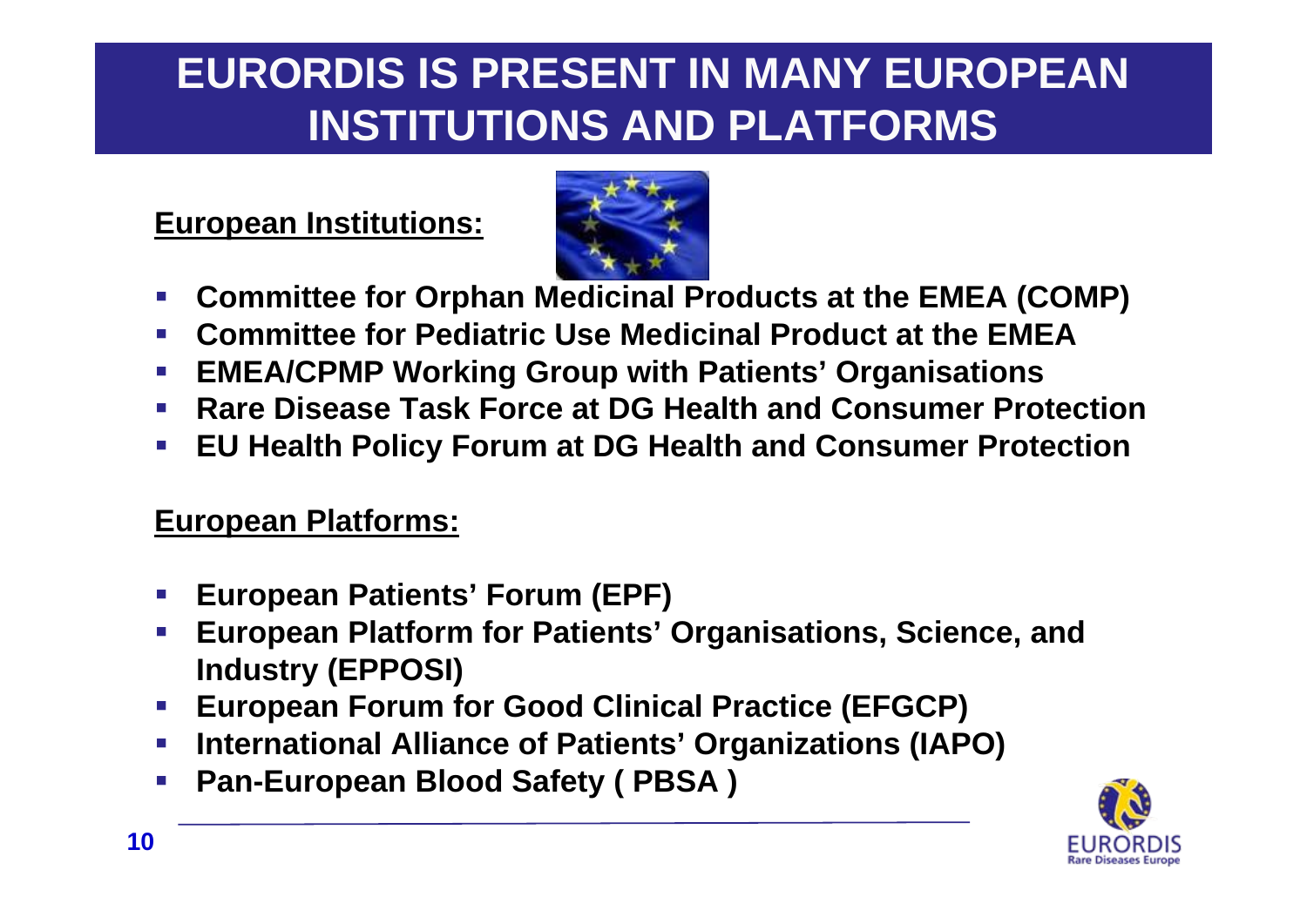# **PRIORITY 3: ACCESS TO INFORMATION, DIAGNOSIS, TREATMENT & CARE**

- $\mathcal{L}_{\mathcal{A}}$  **Guidelines (9 languages) to support creation and management of rare disease patient groups and information services**
- $\mathcal{L}_{\mathcal{A}}$  **Mapping of rare disease patient organisations' profiles and activities in Europe**
- $\mathcal{C}_{\mathcal{A}}$ **Scientific surveys to increase our advocacy power**
- $\mathcal{C}_{\mathcal{A}}$ **Training sessions for patient representatives**

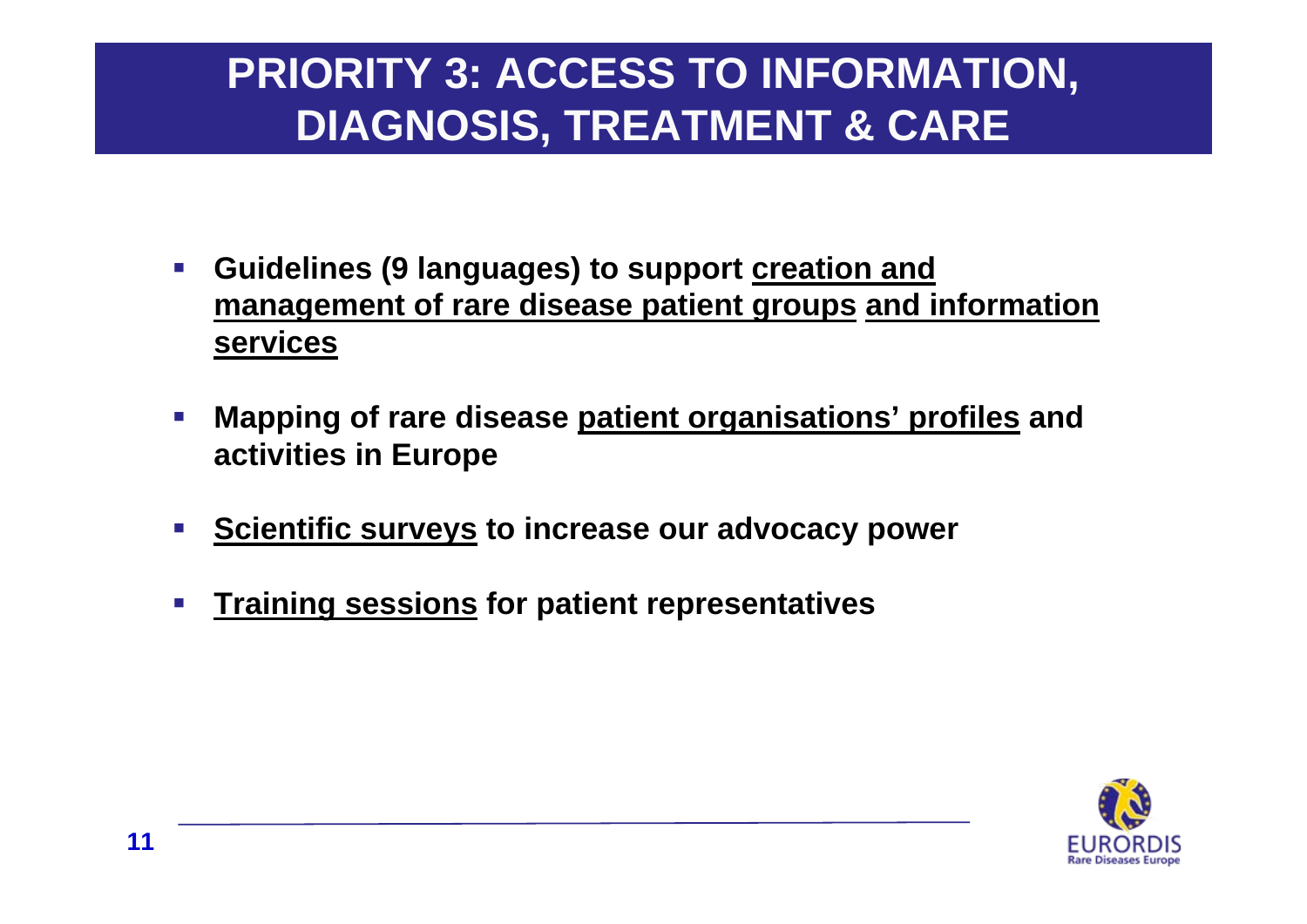# **PRIORITY 4: THERAPEUTIC DEVELOPMENT & RESEARCH**

- $\mathcal{L}_{\mathcal{A}}$  **Contribution to transparent and quality information on medicines for patients, improvement of pharmacovigilance: participation in the European Medicines Agency Working Group with Patients' Organisations**
- $\mathcal{L}_{\mathcal{A}}$  **Creation of a European network of rare disease Biological Resource Centres (EuroBioBank) for DNA, cells and tissue**
- $\mathbb{R}^n$  **Partnering in many European research projects: EuroClinGene, ECRIN, Orphan Platform, TREAT-NMD etc**
- $\mathcal{L}_{\mathcal{A}}$  **Contribution to obtaining EU funding for rare disease research projects**
- $\mathcal{L}_{\mathcal{A}}$  **34 pharmaceutical companies are members of the Eurordis Round Table of Companies**

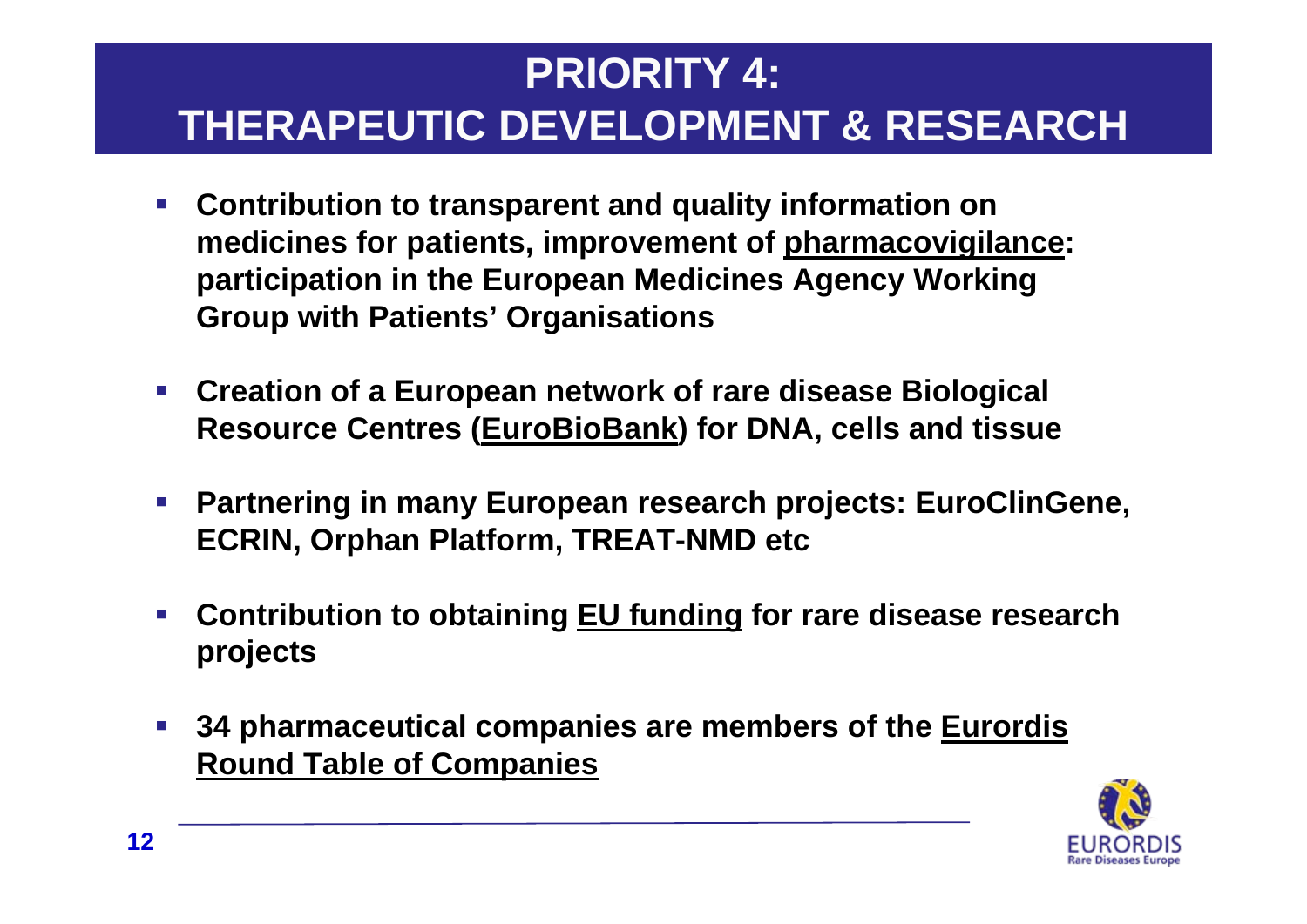## **EUROBIOBANK**



## **European network of biobanks of DNA, cells and tissue for rare disease research**

- $\mathcal{C}^{\mathcal{A}}$  **Budget: 1,219,321 €** (funded by the European Commission within the 6th Framework Programme) and by major patient groups
- $\mathcal{L}_{\mathcal{A}}$  **16 partners in 8 countries** (Belgium, France, Germany, Hungary, Italy, Malta, Slovenia and Spain)

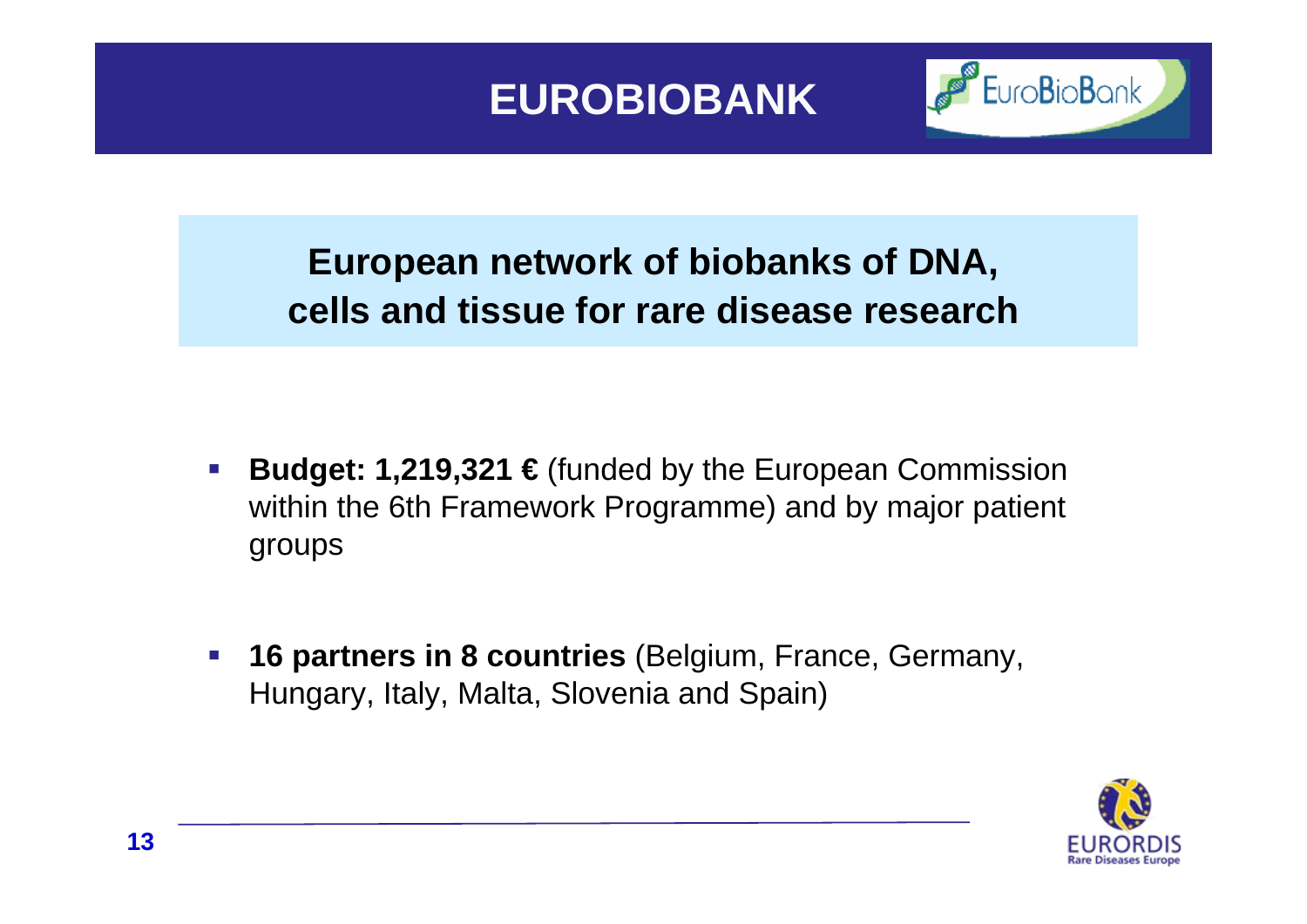# **EUROBIOBANK**



- $\mathcal{L}_{\mathcal{A}}$ 30 **standard operating procedures**
- $\mathcal{L}_{\mathcal{A}}$  **A web-based catalogue** displaying 971 sample collections
- $\mathcal{L}_{\mathcal{A}}$  **7 languages** (English, French, German, Hungarian, Italian, Slovene, Spanish)
- $\mathcal{L}_{\mathcal{A}}$  **170,000 samples** in the network at the end of 2005
- $\mathcal{L}_{\mathcal{A}}$ **64,000** samples collected during the project
- h. **6,047 samples** exchanged in the network in 2005
- $\mathcal{L}_{\mathcal{A}}$  **41 scientific publications** have mentioned EuroBioBank





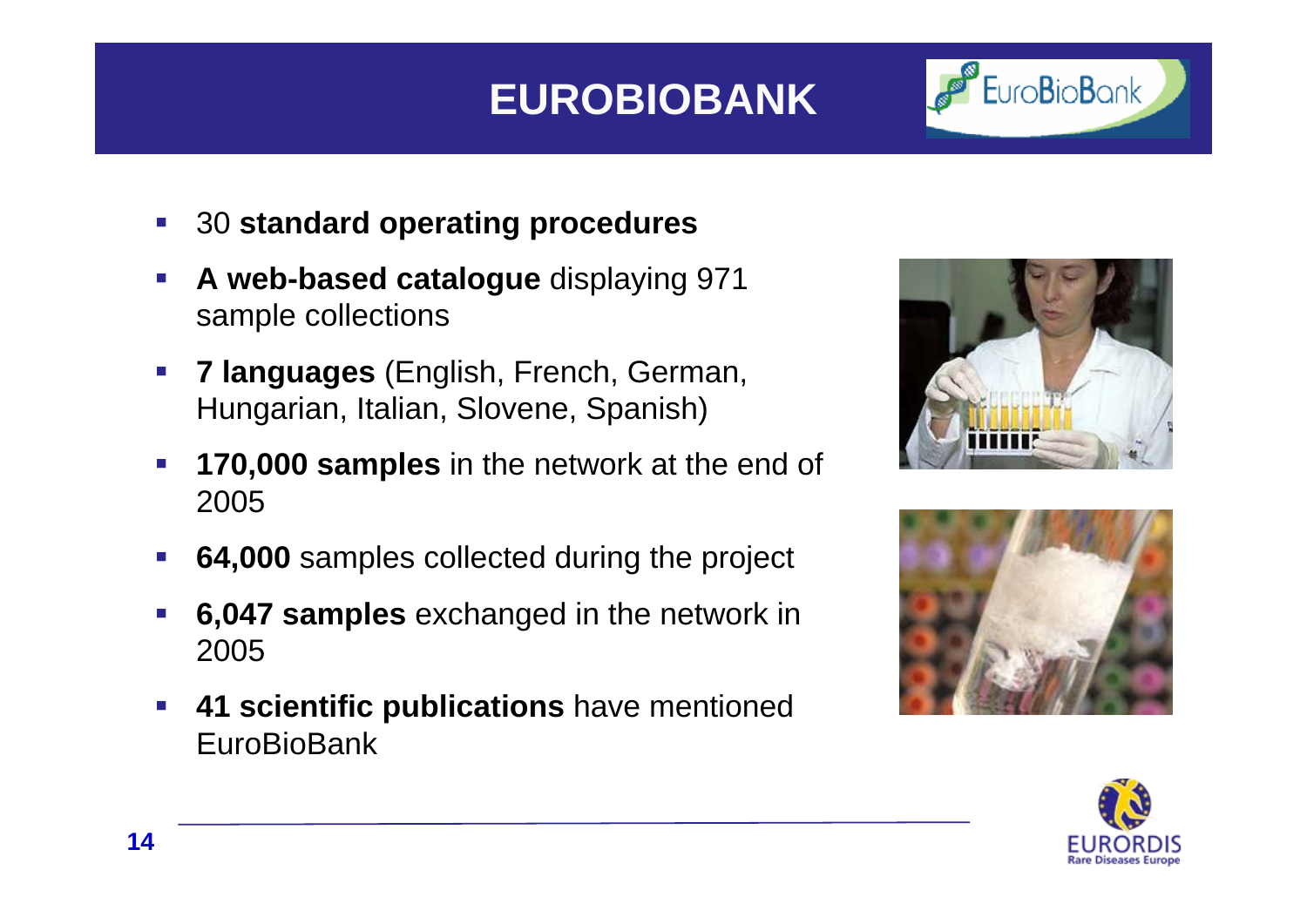# **TRAINING SESSIONS FOR PATIENTS**

- $\mathbb{R}^3$  **'Providing information on rare diseases'**
- $\mathcal{L}_{\mathcal{A}}$  **'Searching for validated biomedical information on the Internet'**
- $\mathcal{L}_{\mathcal{A}}$  **'Understanding clinical trial protocols'**
- $\overline{\mathbb{R}^n}$  **'Getting involved into the EU drug regulatory decision making process"**
- $\mathbb{R}^n$  **'Patient databases, registries and cohorts'**
- $\mathbb{R}^n$  **'Gaining access to rare disease research resources'**





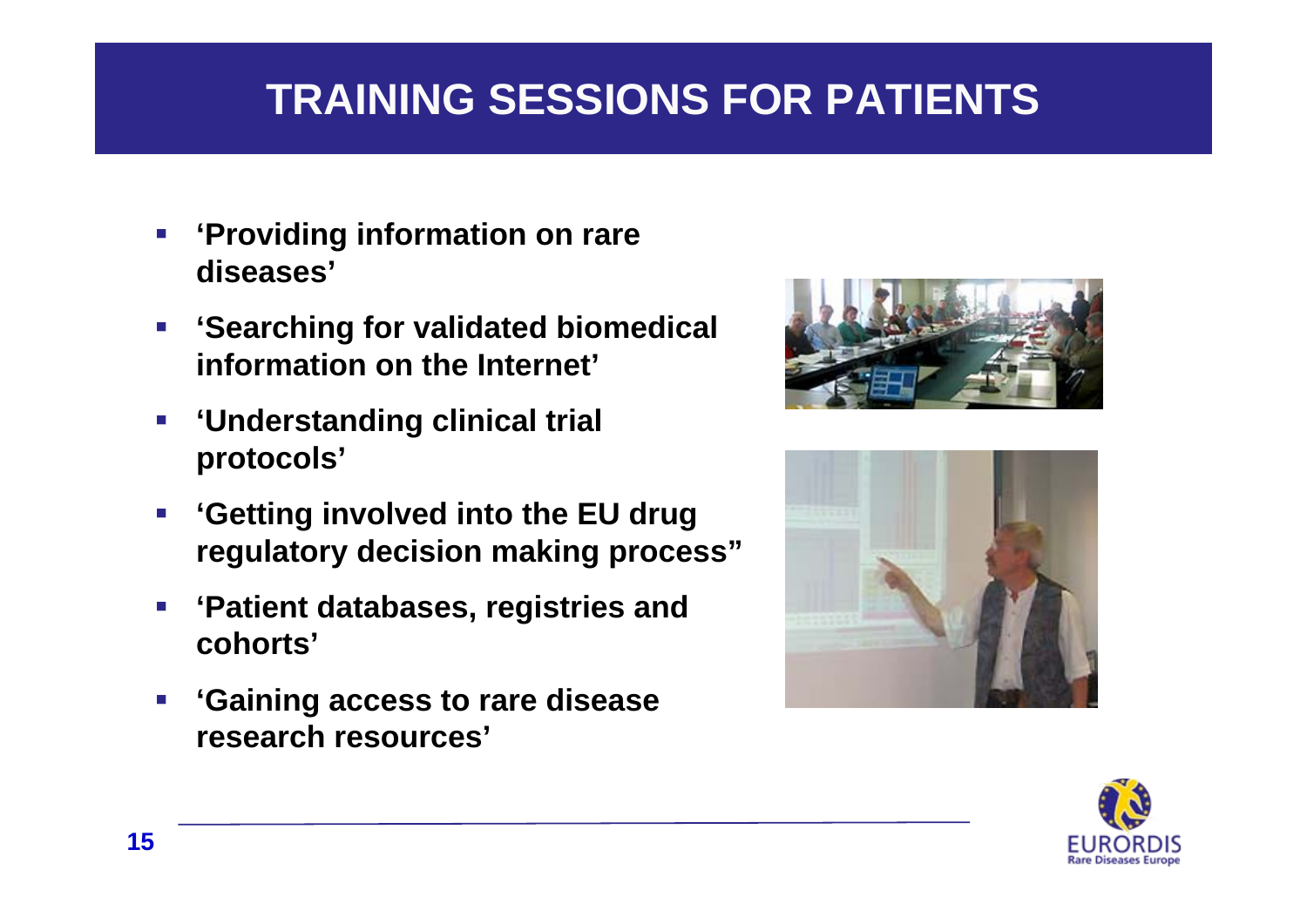# **THE 'EURORDISCARE' PROGRAMME**

## **A series of surveys to compare access to care for rare disease patients across Europe**

- **Scientific methodology** to collect new and solid data from patient groups, to increase their advocacy power
- $\mathcal{L}^{\text{max}}$  Collaboration with scientific research teams (Inserm, London School of Economics)



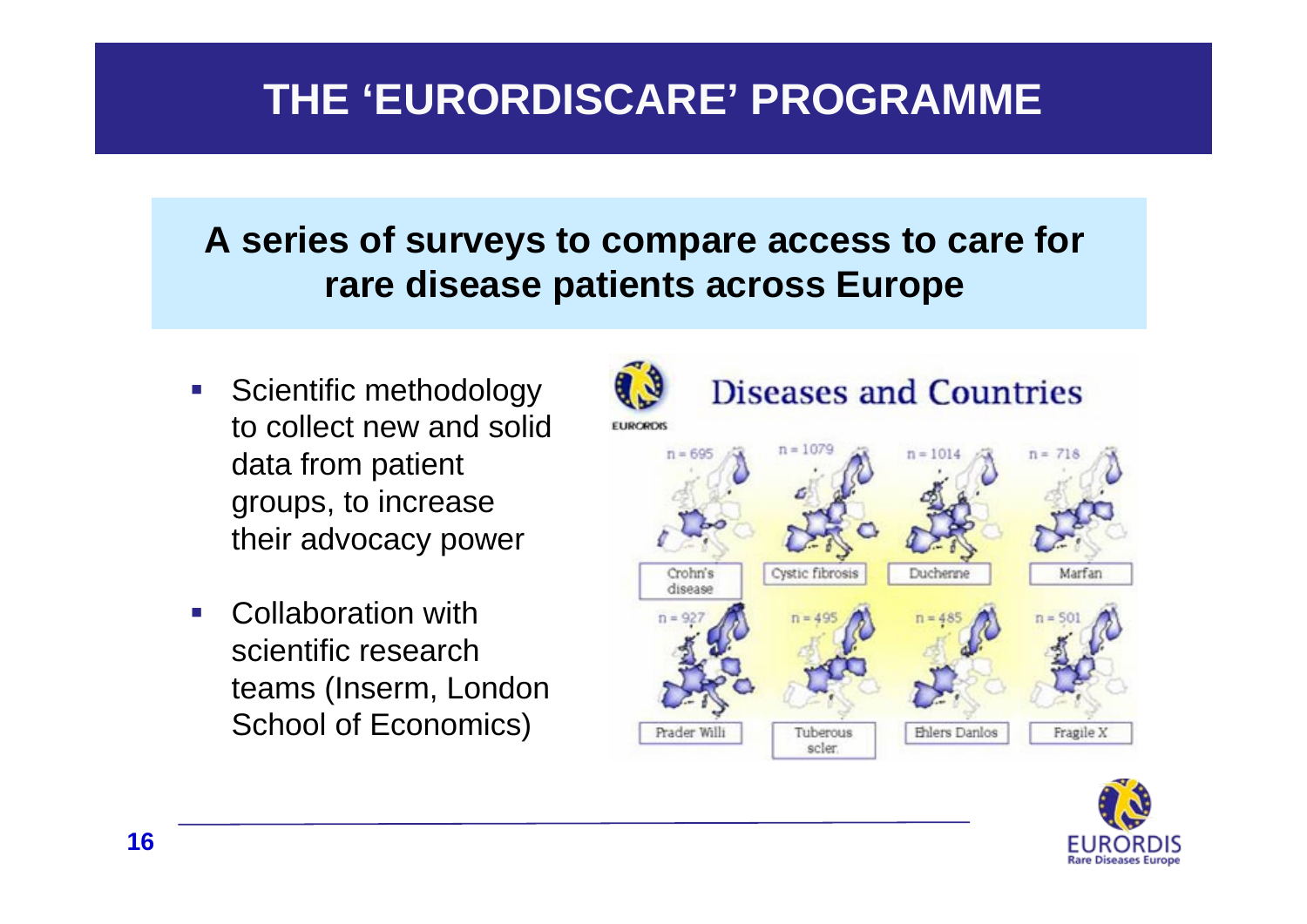# **THE 'EURORDISCARE' PROGRAMME**

#### $\mathcal{L}_{\mathcal{A}}$ **2004: Compare needs and access to care**

- $\rightarrow$  6 rare diseases, 17 countries
- $\rightarrow$  50 patient groups, English language
- $\mathcal{L}_{\mathcal{A}}$  **2005: Compare delays of access to diagnosis and the causes** 
	- $\rightarrow$  8 rare diseases and 17 countries
	- $\rightarrow$  70 patient groups, 12 languages, 6 000 questionnaires filled
	- $\rightarrow$  The objective of the study was to show the delays to diagnosis and to identify the main causes.

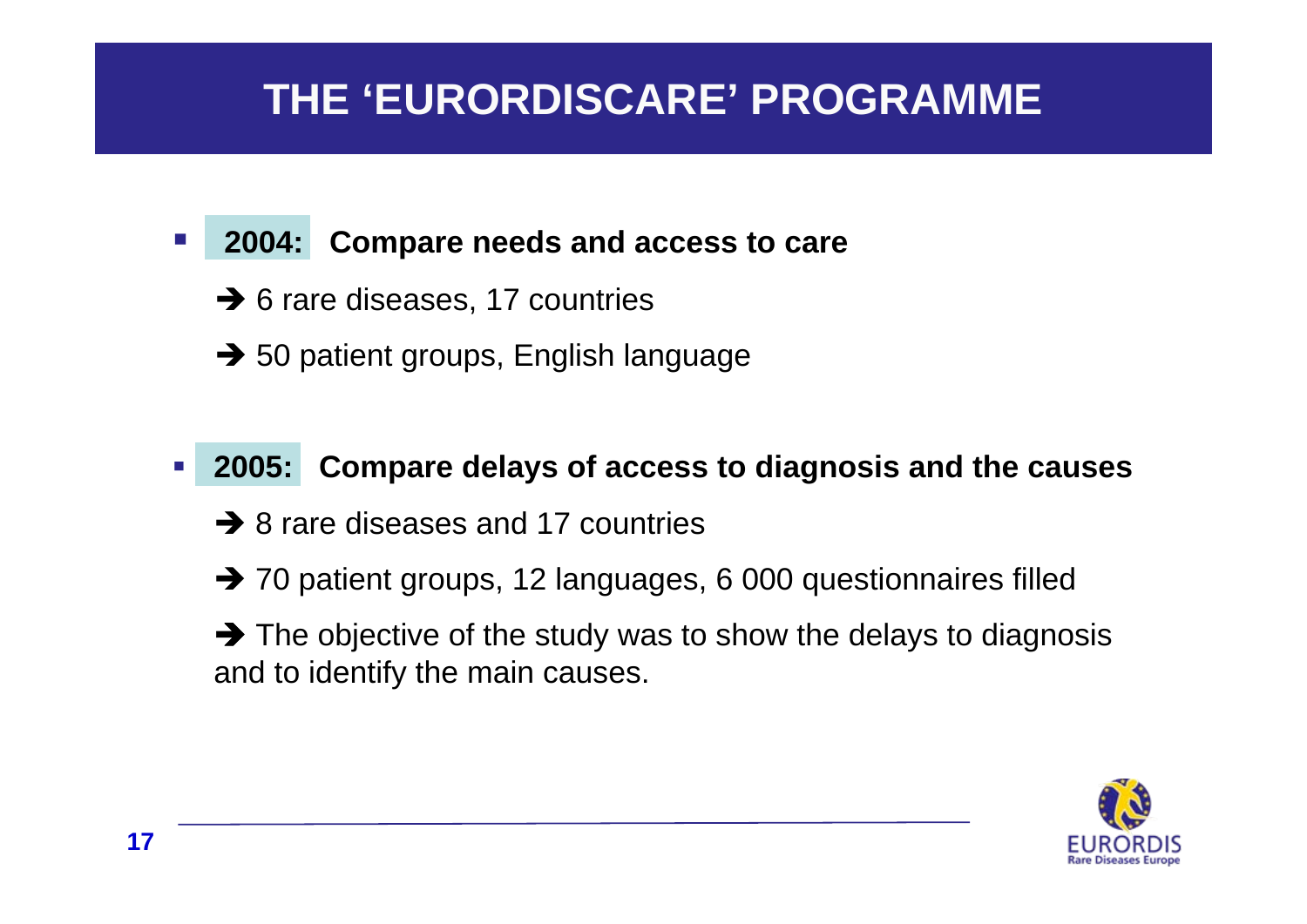# **THE 'EURORDISCARE' PROGRAMME**

#### **Service Service 2006:**

### **Compare experience and expectations of patient and families on health care and specialised services in Europe**

 $\rightarrow$  12 rare diseases, 20 countries, 8,500 patients

 $\rightarrow$  Access to and organisation of health and social care and medical services. This survey will provide patient and family experience on centres of reference for rare diseases and their expectations.





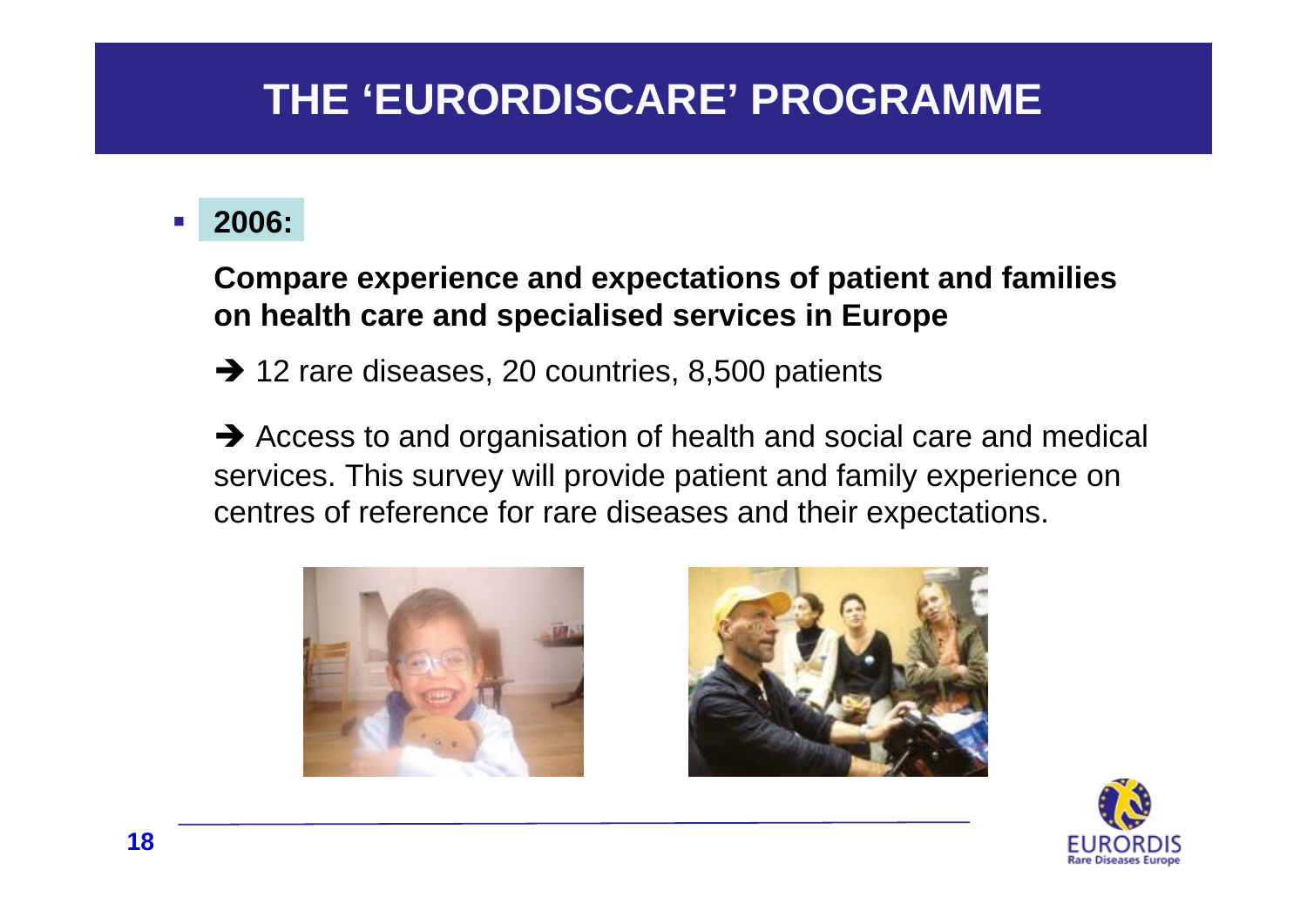# **ONLINE PATIENT COMMUNITIES**

## **'Mailing Lists for Patients with Rare Diseases': a pilot**

- $\overline{\mathcal{L}}$  **4 lists as of July 2006**
	- **Ichthyosis**
	- Fragile X
- Prader-Willi
- Sanfilipo
- $\mathcal{L}_{\mathcal{A}}$  **6 more lists at the end of 2007**
	- Guenther's porfiria
	- Behcet
	- Anorectal malformations
- $\mathcal{L}_{\mathcal{A}}$ **Good practice guidelines**
- $\mathcal{C}^{\mathcal{A}}$ **http://eurordis.medicalistes.org/**







- Sarcoidosis
- Dancing eyes
- 11q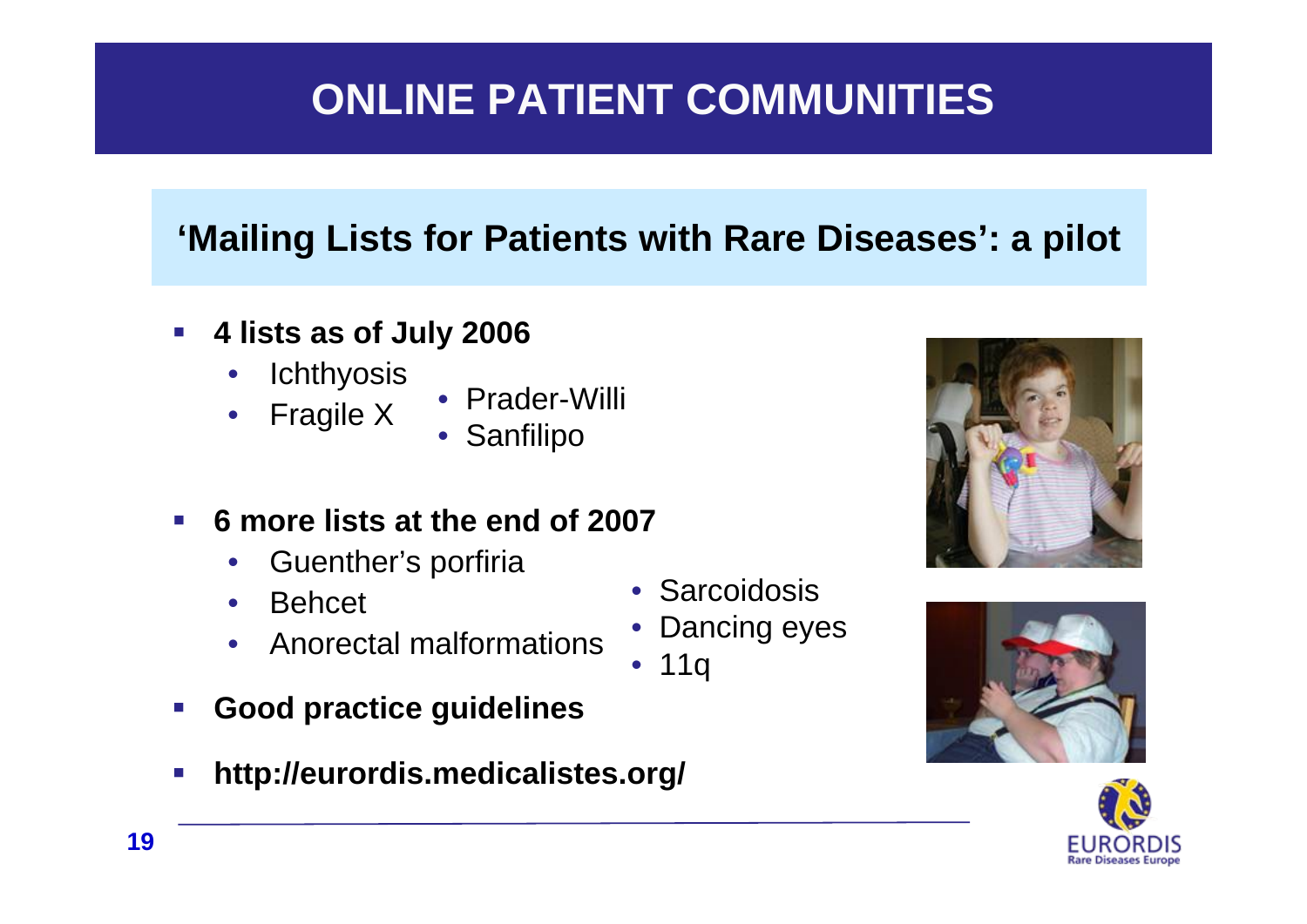# **THE RARE DISEASE PATIENT SOLIDARITY PROJECT**

- $\overline{\mathbb{R}}$  **Creation / development of services & networks for people living with rare diseases**
	- Help lines
	- Integration at school
	- Summer camps
	- Respite care centres
- $\mathcal{L}(\mathcal{L})$  **Reflection process on the organisation of care for rare diseases, including centres of reference in Europe**
	- Patient survey (EurordisCare)
	- National workshops on centres of reference will be held in 10 European countries 2006-2007
	- European workshop on centres of reference to be held in Prague on 12-13 July 2007



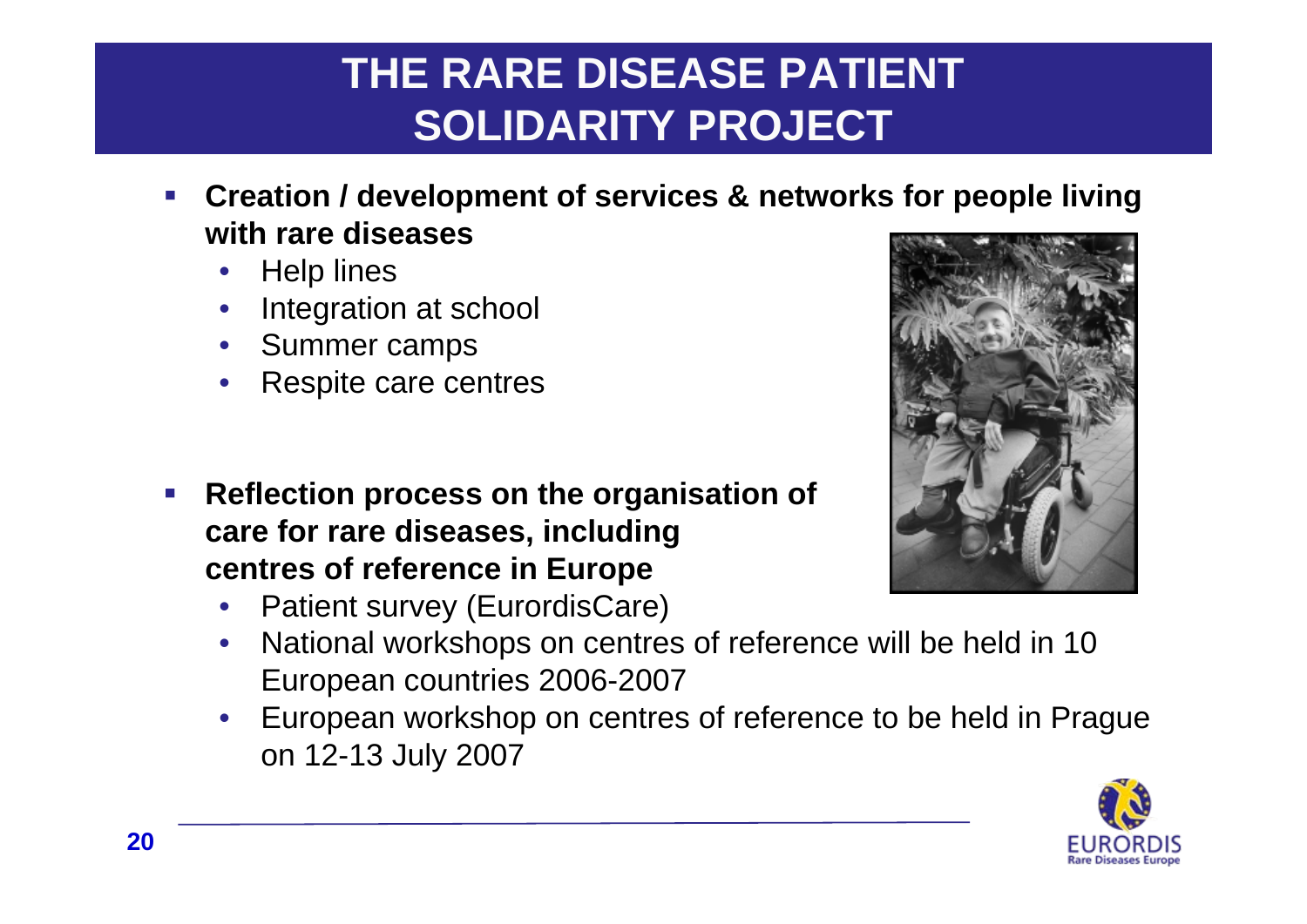# **EURORDIS PATIENT REPRESENTIVES IN ODs**

### • **Patient groups play a key role in policy development:**

- EU Regulation on Orphan Medicinal Products in 1999
- EU Pharmaceutical legislation Review in 2003 (including conditional approval, EU centralised procedure for all orphan drugs)
- EU Regulation on Paediatric Use of Medicines in 2006 (including extension of orphan drug market exclusivity to 12 years)
- EU Regulation on Advanced Therapies in 2007
- **Patient representatives are in the decision making process**
	- 3 members in the COMP + 1 Observer: policy, guidelines, designation opinion, significant benefit opinion)
	- Patient experts in Protocol Assistance procedure
	- Patient experts in Risk Management Programme
- **Patient groups validate information to public**
	- Public Summaries of COMP Opinions
	- European Public Assessment Reports

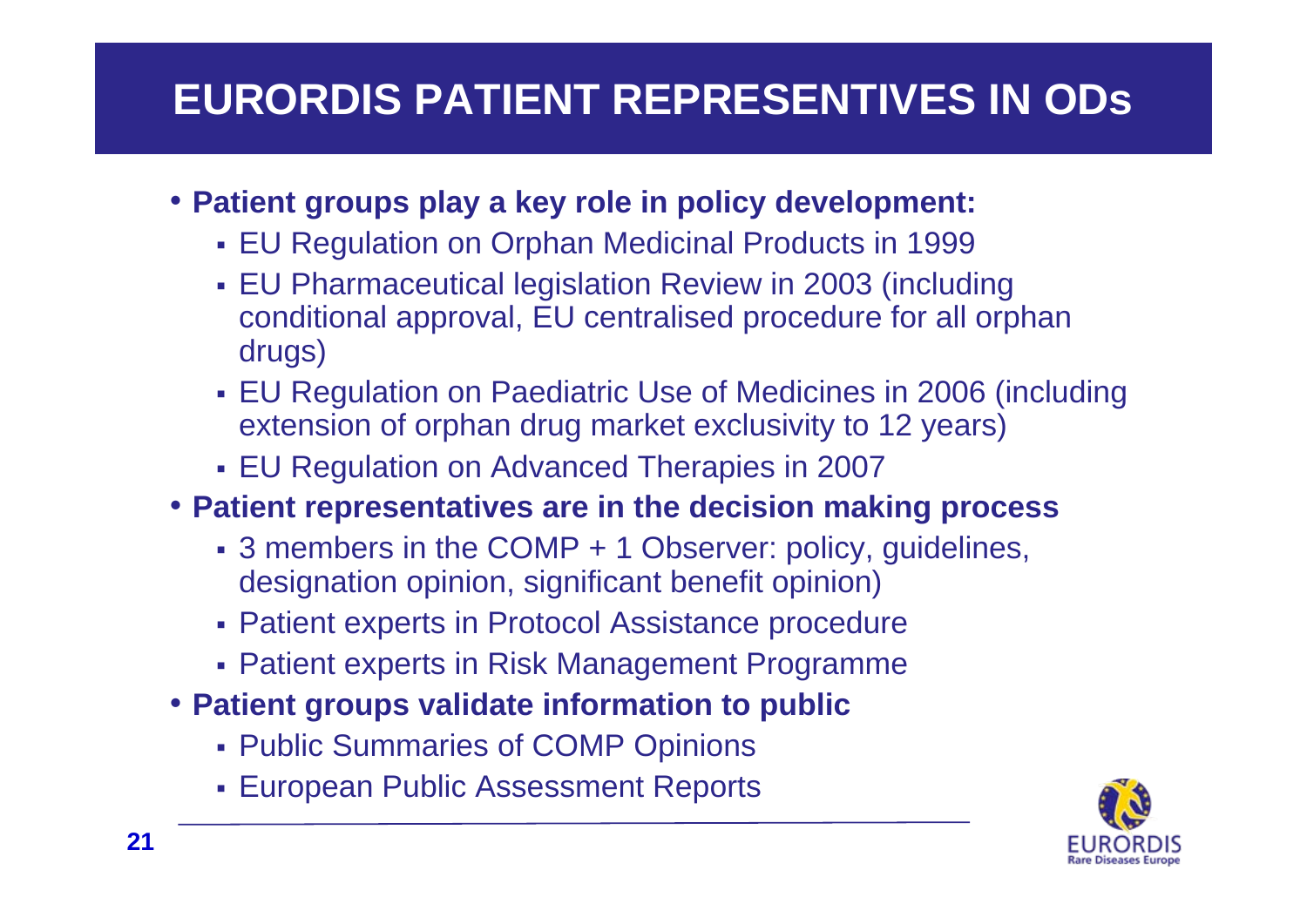## **STATUS OF ORPHAN APPLICATIONS**

- 783 Applications for orphan medicinal products
- 521 Designations of orphan medicinal products
- $\mathcal{L}(\mathcal{L})$ 45 Orphan orphan medicinal product MA



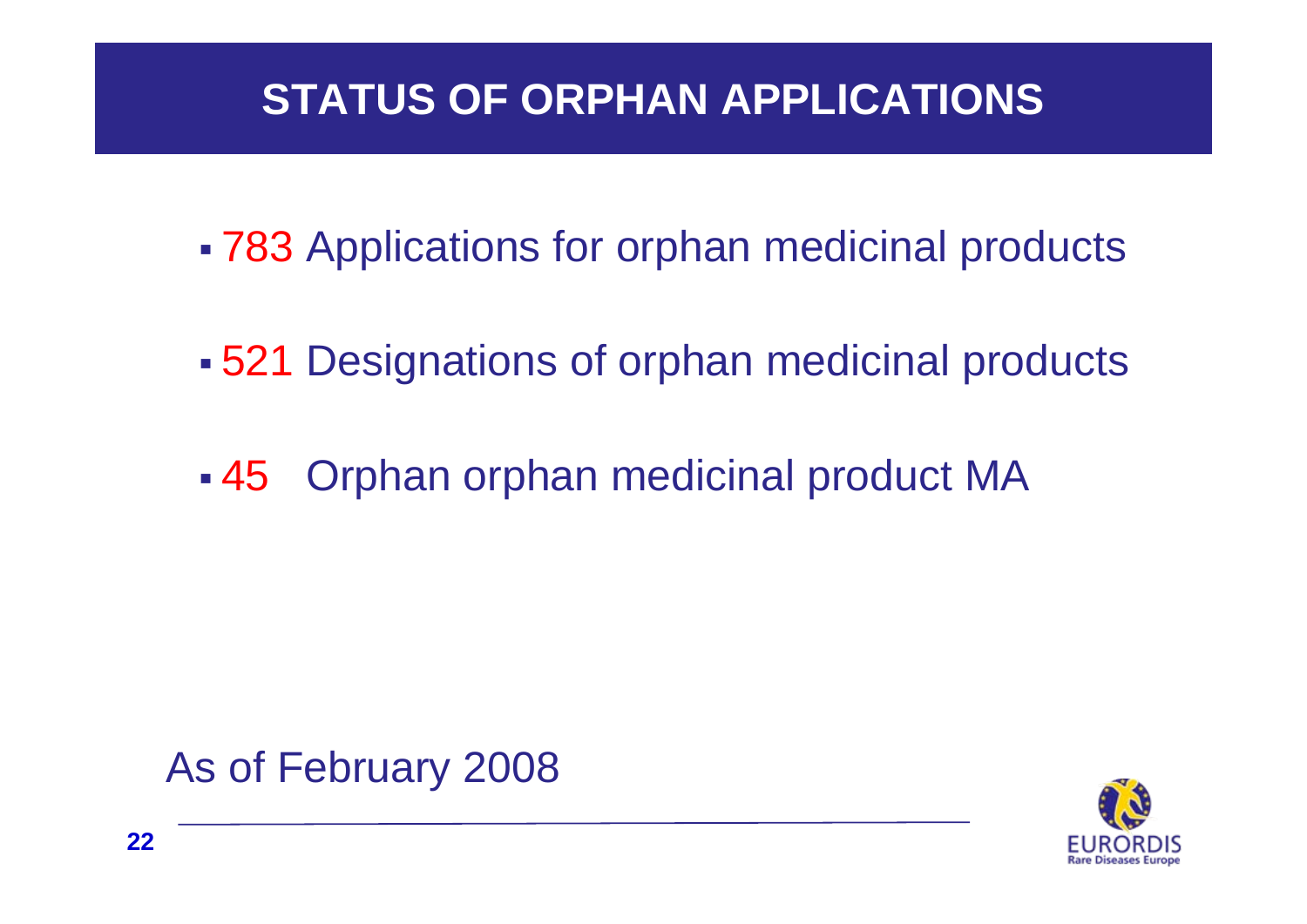## **Availability of OMPs by country in 2007**

## **Availability for OMPs approved before 2004 (12 OMPs) & 2006 (22 OMPs)**



#### **OMP authorised before 01/01/04**

**OMP authorised before 01/01/06**

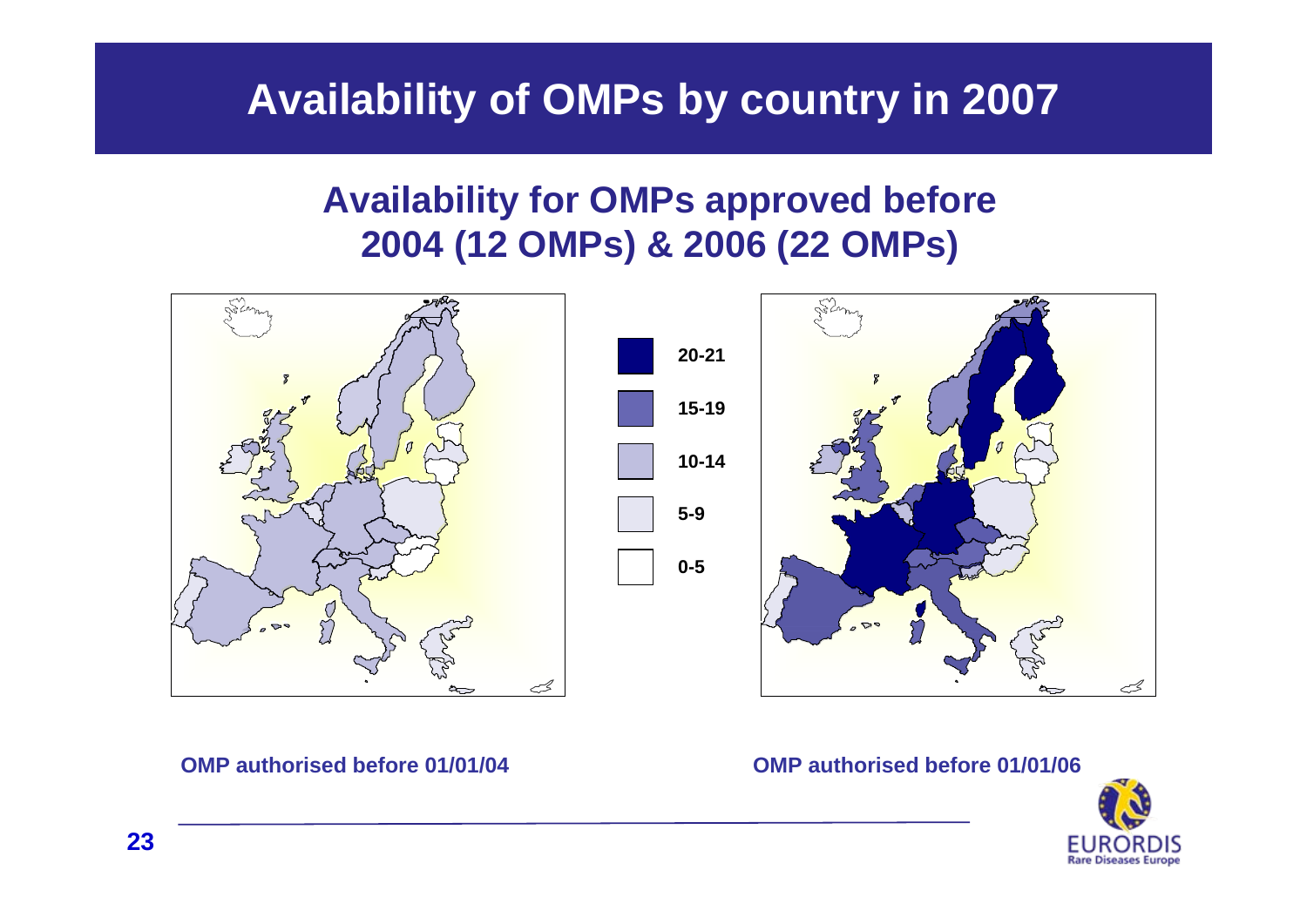## **EURORDIS' FUNDING SOURCES**



### Total Revenue =1,698,00 euros

### **Revenue % by source of funding in 2006**

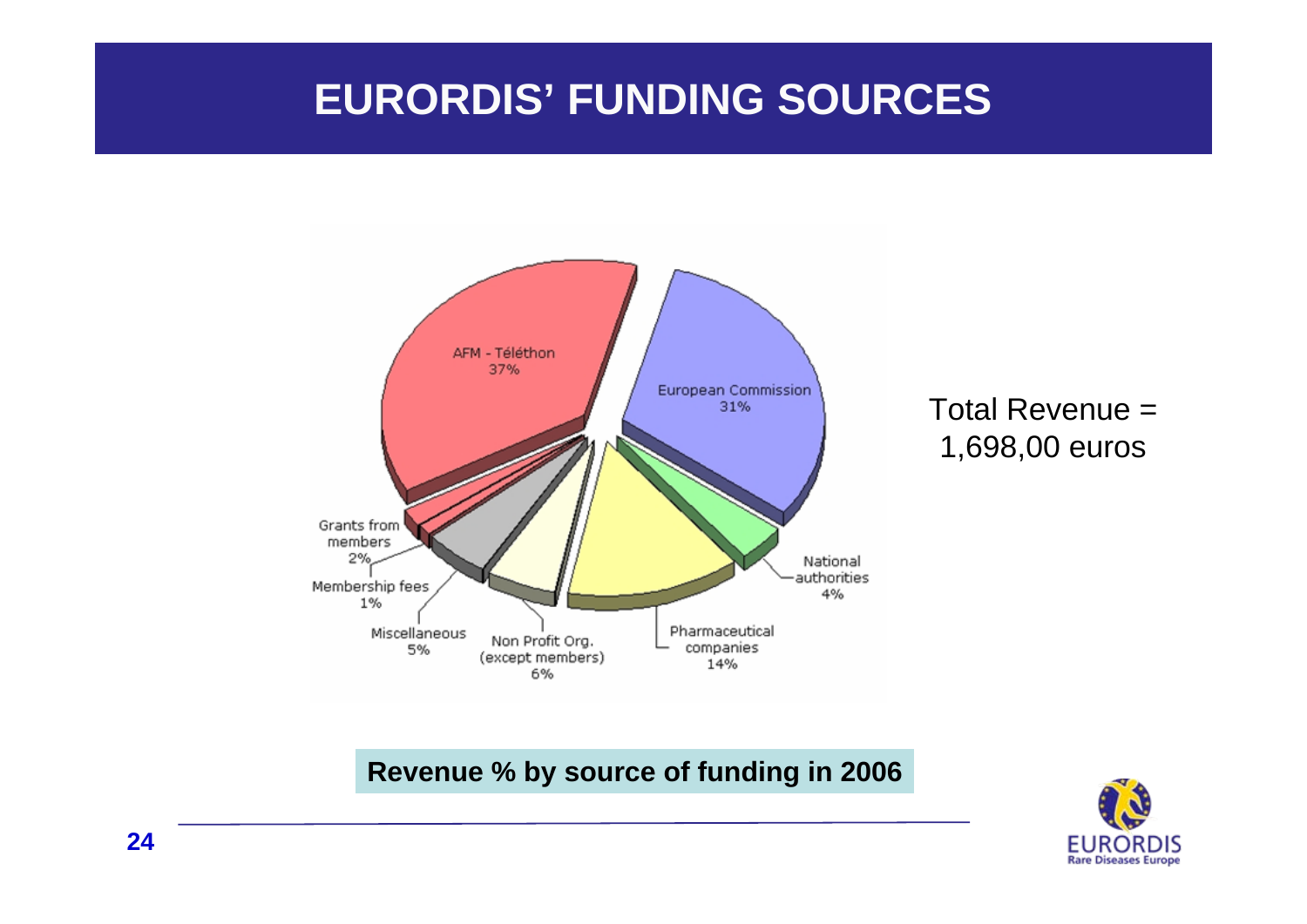## **CONCLUSION**

- **Empowerment of Patients:** *" the process of increasing capacity of individuals or groups to make choices and to transform those choices into desired actions and outcomes"*
- **Service Service Information Sharing**
- **Service Service Training**
- $\sim$ **Networking**
- $\sim$ **High and Firm Commitment**
- **Service Service Policy Development: Member States, EU**

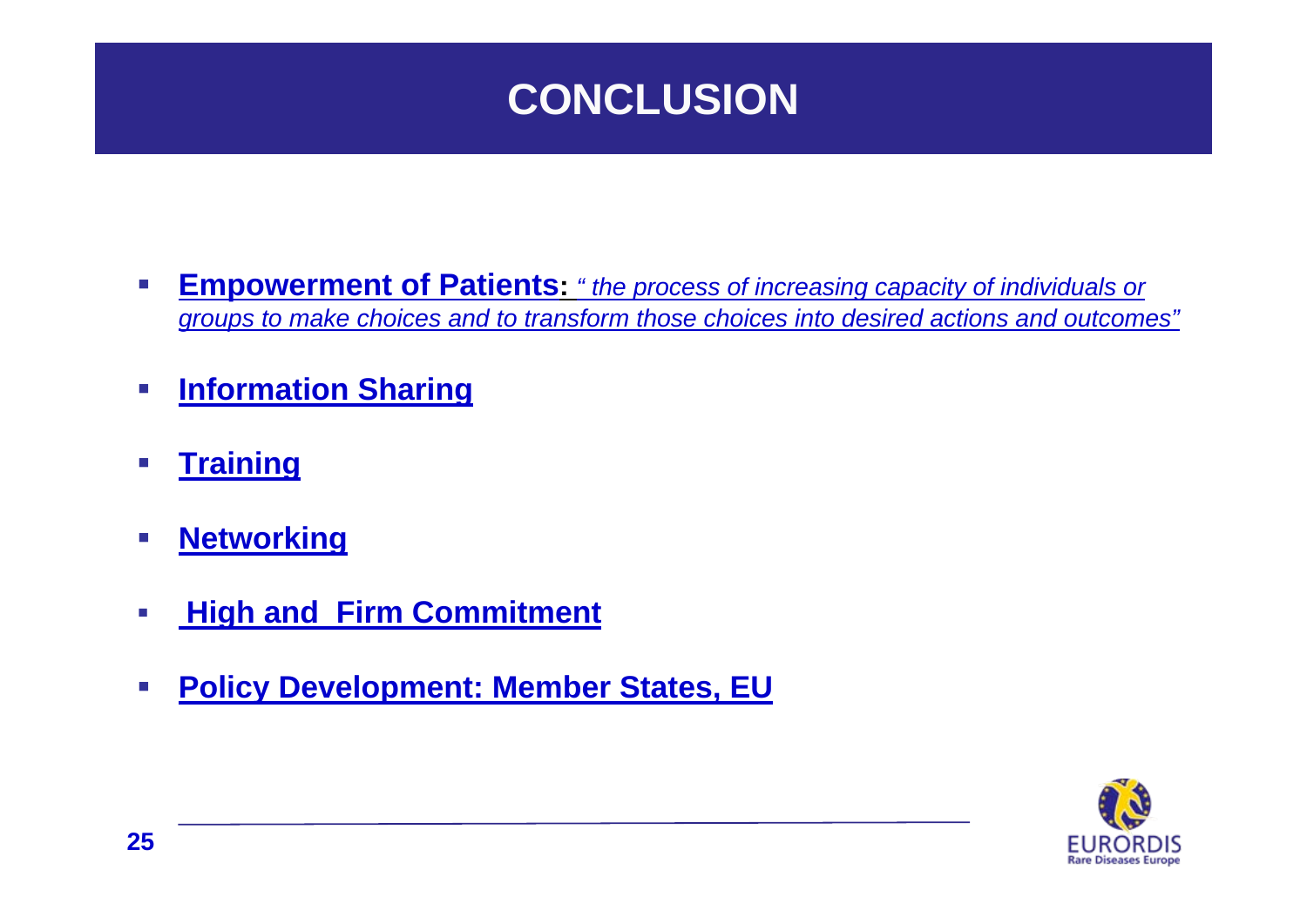

## *Acting Together For the Challenge To Build a EU Coordinationof Health Systems and Policies For Equity Access across Europe*

### **Thank You**